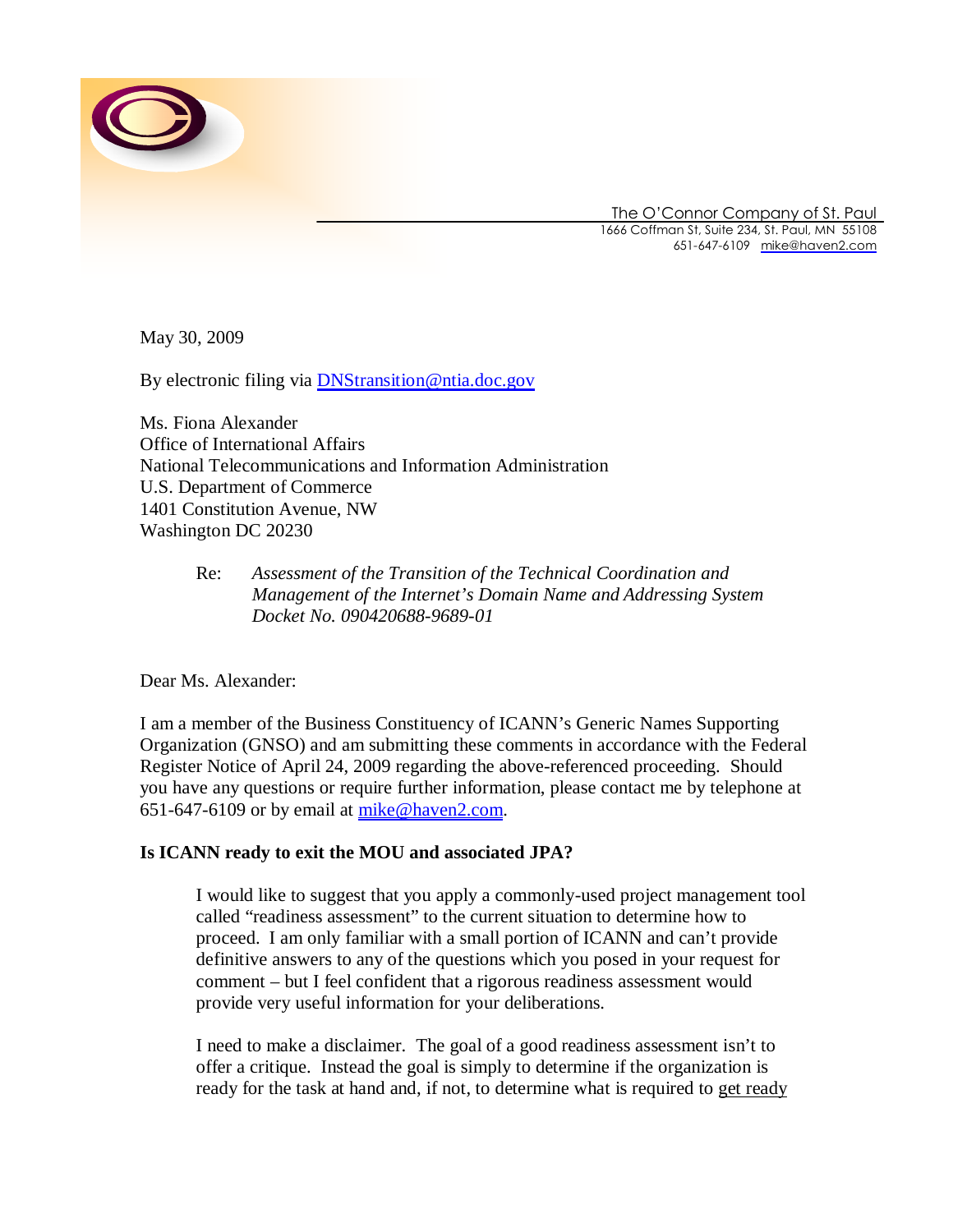for success. I agree with others that say that ultimately ICANN should be set on its own two feet – the question I'd like you to consider is whether we're ready to do it right now.

What follows is my informal readiness assessment of ICANN, from the perspective of a small cog in the ICANN/GNSO machine. Think of me as part of the bottom of the bottom-up process.

## **Assessment**

**I think that ICANN has some big issues that need to be resolved before it is ready to take on sole responsibility for the functions that you outsource to us today. It's my opinion that ICANN's state of readiness is too low to terminate the JPA at this time.**

### **Examples of issues that need to be addressed**

## **1) Is ICANN "operationally" ready?**

### **•** Perceived need for change in current practices

The answer to this question depends on who you ask, and thus there is a readiness issue. There are very strong opinions that range from "the current JPA arrangement is preferred" to "ending the JPA is already too-long delayed." Using an old strategy cliché, we need to agree on which way West is before we begin this journey and not having broad agreement reduces our readiness to proceed.

### x **Relative complexity of operation**

ICANN has grown rapidly during our short existence. While we're not a large organization by most standards, we do operate in large number of dimensions on a worldwide stage. We often note that we're pioneers as an international "bottom-up, multistakeholder" organization – which adds a degree of risk to an already complex operation. This learning is far from complete, so this moderately-complex organization is still experiencing rapid change, often in uncharted territory.

#### x **Relative need/perceived benefits**

Interestingly, many would say that the benefits of ending the JPA have not been described in a compelling way, while a number of very strong arguments have been made for continuing and refining the agreement. I will let others make the case on both sides, but observe that there is a readiness issue if the "pain for change" isn't well understood or broadly shared across the organization and its stakeholders.

### **2) Is ICANN "organizationally" ready?**

### x **Administration**

For such a young organization, ICANN has assembled a capable administrative team. Unfortunately the leader of that team, Paul Twomey the CEO, has announced his intention not to renew his contract, which expires in July of this year. Thus, ICANN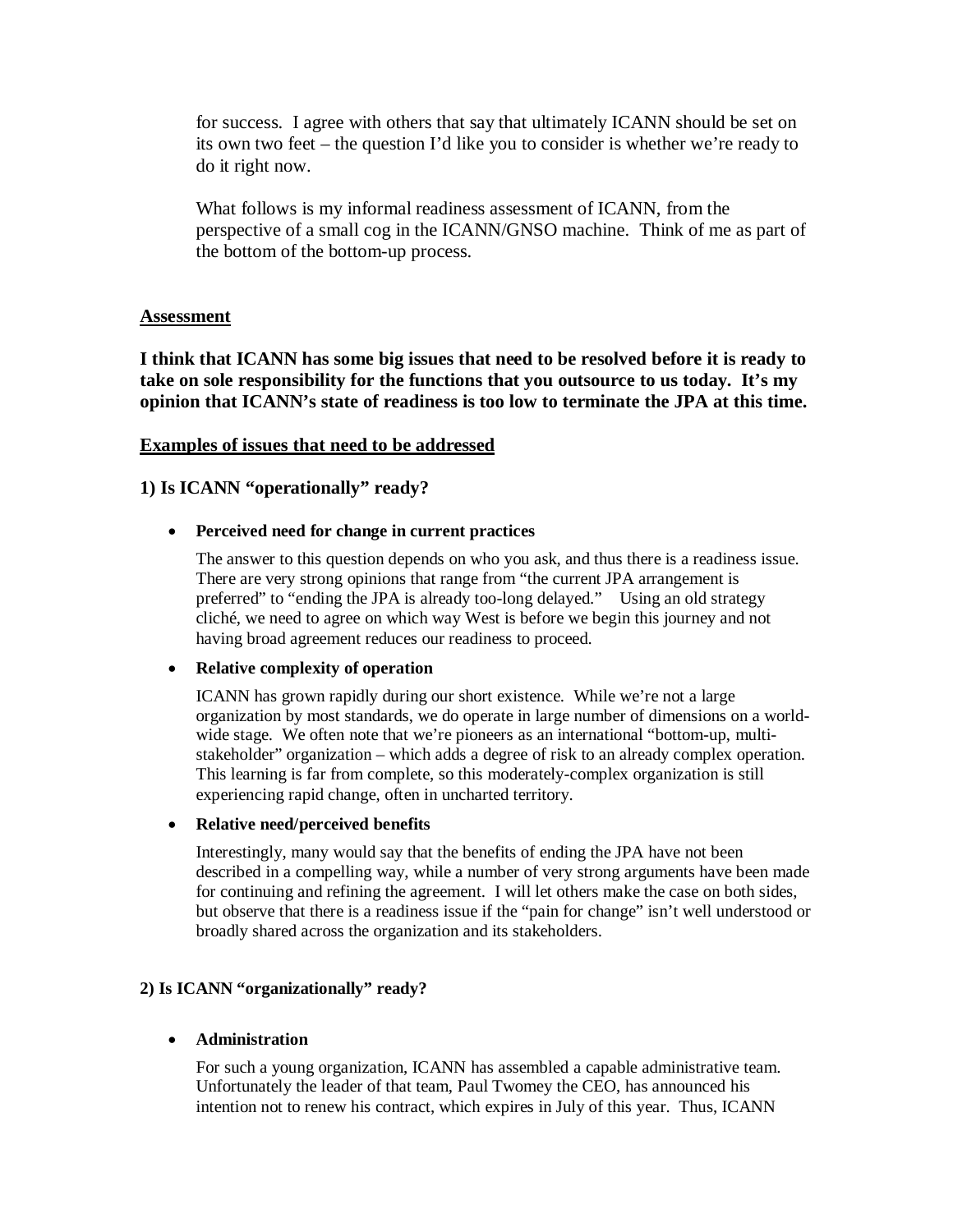would be embarking on the transition out of the JPA with a new or interim leader. This is a significant readiness issue that, if it were addressed, would be very helpful before starting such a fundamental change in the organization.

#### • **Policy**

The policy work of ICANN is performed by two groups of people – the very able ICANN policy staff and volunteers from the stakeholder communities. One thing we often observe in working-groups is that the pool of talent is very thin (we see a lot of the same faces around the table). There are a number of causes – a long learning curve, the expense of participating in ICANN, difficult and often frustrating processes and complex issues to name a few. But the upshot is that the policy-making staff and volunteers are stretched and there's little room for the additional work that will inevitably result as ICANN adjusts to a post-JPA environment. It would be helpful if we could develop a little more "bench strength" before taking on the transition.

#### x **Stakeholder communities**

Here too is a significant readiness issue. The stakeholder communities of ICANN (Supporting Organizations and Advisory Committees) are still finding their feet. There is a long way to go before these very young communities can be described as robust. Roles, responsibilities, processes and culture are all very much in flux. It would greatly improve the odds of success if these communities were allowed a few more years to mature and settle before being cut loose to fend for themselves on a worldwide stage.

### • Other projects under way

While I've alluded to this above, it needs to be stated directly. There is a lot of change going on right now in ICANN, and the added burden of transitioning out of the JPA may just be the straw that breaks the camel's back. I am a lowly cog in the ICANN machine and I can testify that the workload (just within the GNSO) is overwhelming. I think we could use some time to get ahead of all this work, and learn how to do it better, before taking on the challenges of complete independence.

#### **3) Does ICANN have readiness issues due to "organizational climate"?**

#### x **Discipline in the organization**

"Discipline" in this context means how closely the organization hews to its stated processes and my perception (admittedly, from the bottom looking up) is that the current situation is a mixed bag. I see a great deal of positive change at the top levels of the organization with the implementation of much-improved strategy, budgeting and management processes. But the "product" of ICANN is policy, and much of that policy is made outside that managerial realm. To stick with the GNSO (the part of ICANN I understand the best), we have a long way to go before I would be comfortable telling you that we are disciplined in the way that we operate. We have a number of reforms under way, but it's too early to tell how successful they are going to be. Here again, a little more time (and perhaps some assistance) would be helpful.